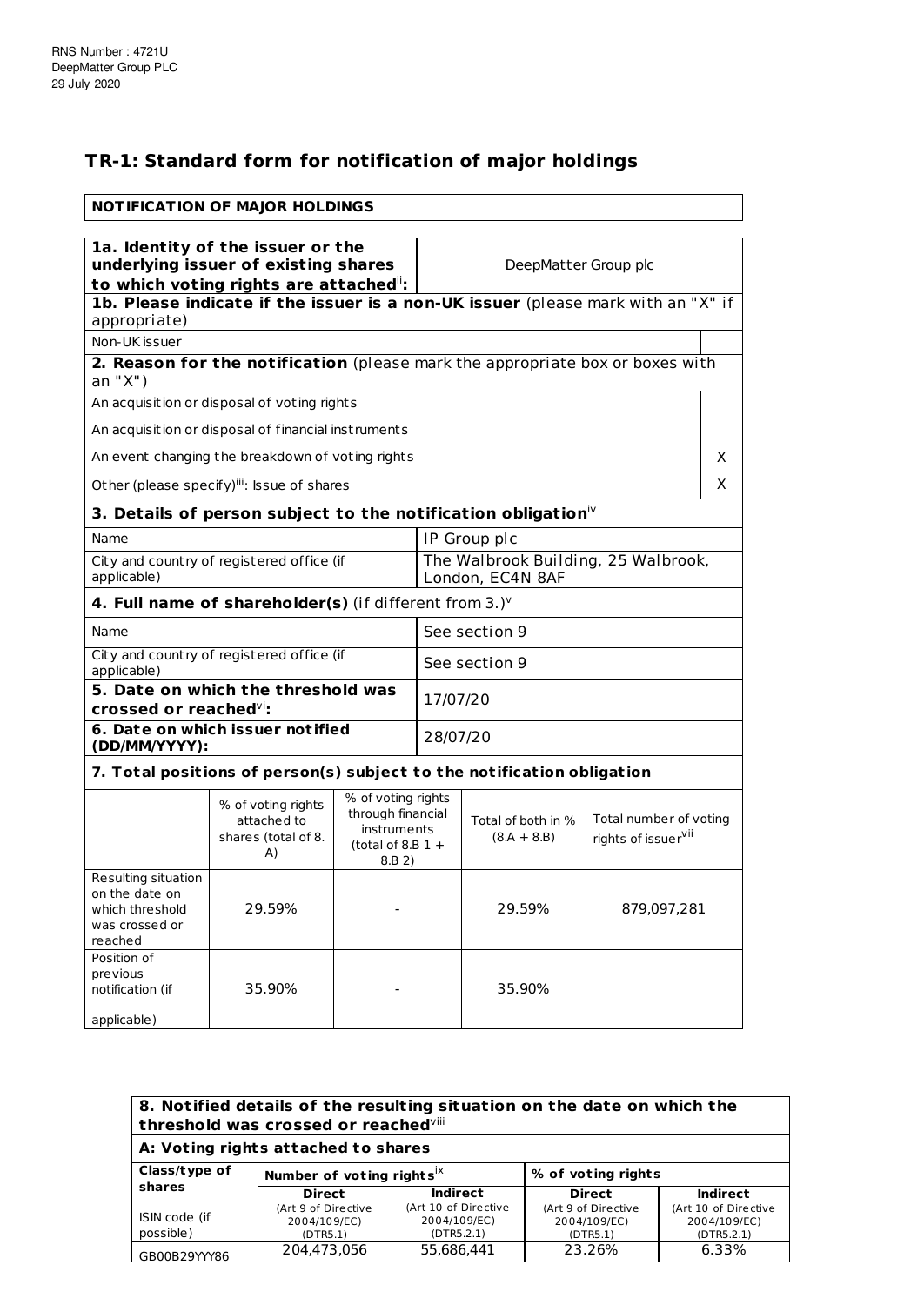| <b>SUBT OT AL 8. A</b> | 260,159,497 |  | 29.59% |  |
|------------------------|-------------|--|--------|--|

| (DTR5.3.1.1(a))                           |                                      |                                                 | B 1: Financial Instruments according to Art. 13(1)(a) of Directive 2004/109/EC                     |                       |
|-------------------------------------------|--------------------------------------|-------------------------------------------------|----------------------------------------------------------------------------------------------------|-----------------------|
| Type of<br>financial<br><i>instrument</i> | <b>Expiration</b><br>$\det e^{\chi}$ | Exercise/<br>Conversion<br>Period <sup>xi</sup> | Number of voting<br>rights that may be<br>acquired if the<br>instrument is<br>exercised/converted. | % of voting<br>rights |
|                                           |                                      |                                                 |                                                                                                    |                       |
|                                           |                                      |                                                 |                                                                                                    |                       |
|                                           |                                      |                                                 |                                                                                                    |                       |
|                                           |                                      | <b>SUBTOTAL 8. B 1</b>                          |                                                                                                    |                       |

|                                           | B 2: Financial Instruments with similar economic effect according to Art. 13(1)<br>(b) of Directive 2004/109/EC (DTR5.3.1.1 (b)) |                                                 |                                                         |                            |                       |
|-------------------------------------------|----------------------------------------------------------------------------------------------------------------------------------|-------------------------------------------------|---------------------------------------------------------|----------------------------|-----------------------|
| Type of<br>financial<br><i>instrument</i> | <b>Expiration</b><br>$\mathbf{date}^\times$                                                                                      | Exercise/<br>Conversion<br>Period <sup>xi</sup> | <b>Physical or</b><br>cash<br>settlement <sup>xii</sup> | Number of<br>voting rights | % of voting<br>rights |
|                                           |                                                                                                                                  |                                                 |                                                         |                            |                       |
|                                           |                                                                                                                                  |                                                 |                                                         |                            |                       |
|                                           |                                                                                                                                  |                                                 |                                                         |                            |                       |
|                                           |                                                                                                                                  |                                                 | <b>SUBT OT AL</b><br>8.B.2                              |                            |                       |

## **9. Information in relation to the person subject to the notification obligation** (please mark the

| applicable box with an "X")                                                                           |                                                                                                     |                                                                                                                            |                                                                                |   |  |
|-------------------------------------------------------------------------------------------------------|-----------------------------------------------------------------------------------------------------|----------------------------------------------------------------------------------------------------------------------------|--------------------------------------------------------------------------------|---|--|
| Person subject to the notification obligation is not controlled by any natural person or legal entity |                                                                                                     |                                                                                                                            |                                                                                |   |  |
|                                                                                                       | and does not control any other undertaking(s) holding directly or indirectly an interest in the     |                                                                                                                            |                                                                                |   |  |
| (underlying) issuerXili                                                                               |                                                                                                     |                                                                                                                            |                                                                                |   |  |
|                                                                                                       | Full chain of controlled undertakings through which the voting rights and/or the                    |                                                                                                                            |                                                                                |   |  |
|                                                                                                       | financial instruments are effectively held starting with the ultimate controlling natural person or |                                                                                                                            |                                                                                | X |  |
|                                                                                                       | legal entity <sup>XiV</sup> (please add additional rows as necessary)                               |                                                                                                                            |                                                                                |   |  |
| Name $x \vee$                                                                                         | % of voting rights<br>if it equals or is<br>higher than the<br>notifiable<br>threshold              | % of voting rights<br>through financial<br>instruments if it<br>equals or is<br>higher than the<br>notifiable<br>threshold | Total of both if it<br>equals or is higher<br>than the notifiable<br>threshold |   |  |
| <b>Direct</b>                                                                                         |                                                                                                     |                                                                                                                            |                                                                                |   |  |
| IP Group plc                                                                                          | 17.60%                                                                                              |                                                                                                                            | 17.60%                                                                         |   |  |
| <b>IP2IPO</b> Limited                                                                                 | 17.60%                                                                                              |                                                                                                                            | 17.60%                                                                         |   |  |
| <b>IP2IPO Portfolio</b><br>L.P.                                                                       | 17.60%                                                                                              |                                                                                                                            | 17.60%                                                                         |   |  |
|                                                                                                       |                                                                                                     |                                                                                                                            |                                                                                |   |  |
| IP Group plc                                                                                          | 0.02%                                                                                               |                                                                                                                            | 0.02%                                                                          |   |  |
| Touchstone<br><b>Innovations Group</b>                                                                | 0.02%                                                                                               |                                                                                                                            | 0.02%                                                                          |   |  |